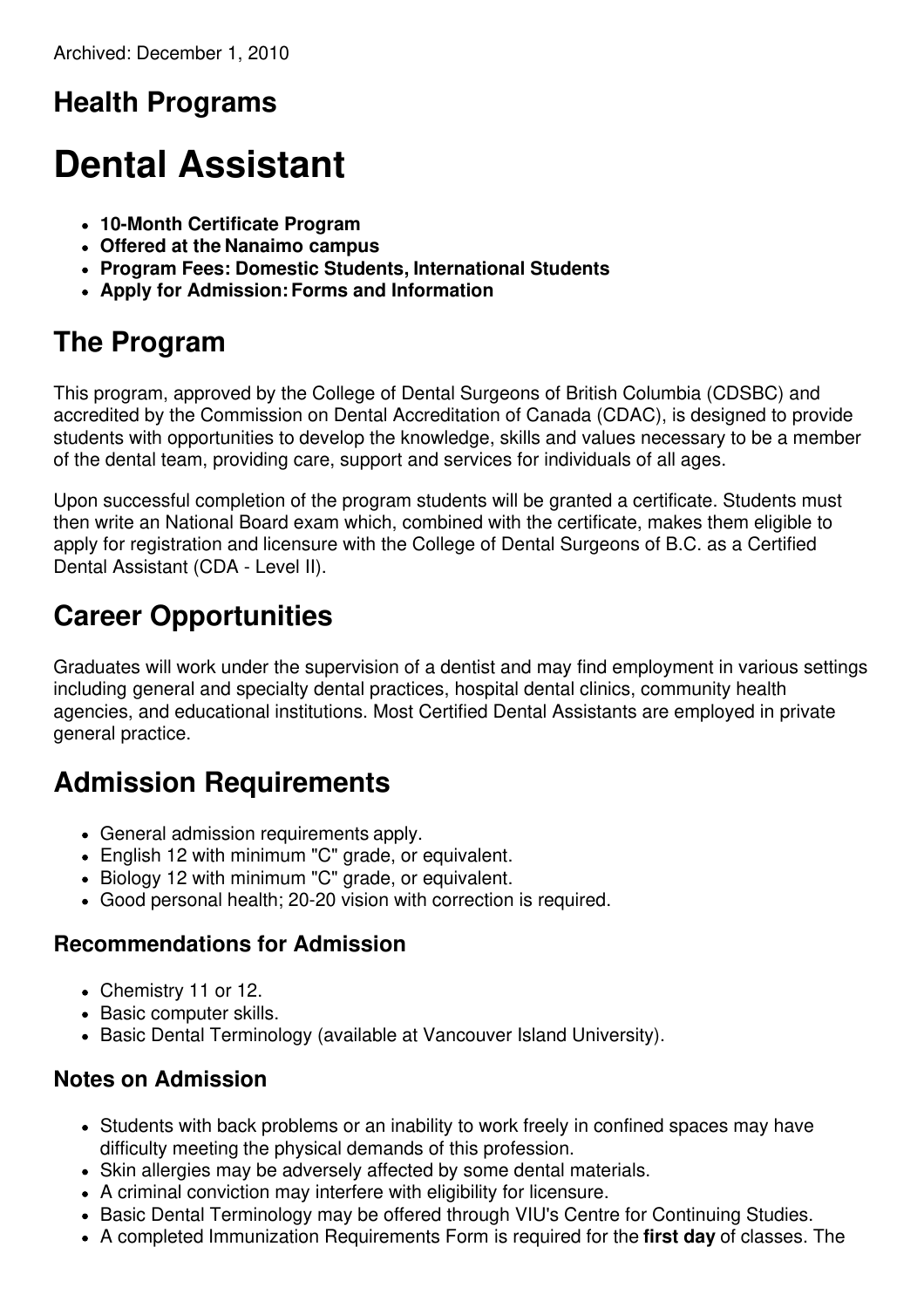health immunization form must be signed by the public health nurse.

- An interview may be required.
- Proof of W.H.M.I.S. training is required for the **first day** of classes. *Note:* An online W.H.M.I.S course can be taken through the Vancouver Island University Powell River Campus.
- Evidence of current CPR Level C certification or Level HCP (healthcare provider) is required for the **first day** of classes.

### **Recommended Personal Characteristics**

Before applying for this program, students should learn as much as possible about this career. We encourage students to spend at least one day in a dental office observing the CDA.

Students with the following characteristics can anticipate success in the program and in their future career as a CDA:

- sensitivity to the needs of others;
- good manual dexterity to enable safe, skillful use of instruments while working in the mouth;
- a mature, positive self-image with high standards of personal and professional integrity;
- ability to move freely in confined spaces;
- ability to speak confidently with people of all ages;
- ability to pay close attention to detail over considerable periods of time;
- ability to work quickly with accuracy and neatness;
- ability to manage time effectively and handle responsibility;
- excellent oral and personal hygiene;
- willingness to participate in a team environment being respectful of the ways in which others organize and execute their work.

# **Start Date and Application Deadline**

The program starts in September and applications are accepted on an ongoing basis. For further information regarding program contacts check the Program Availability List.

# **Program Outline**